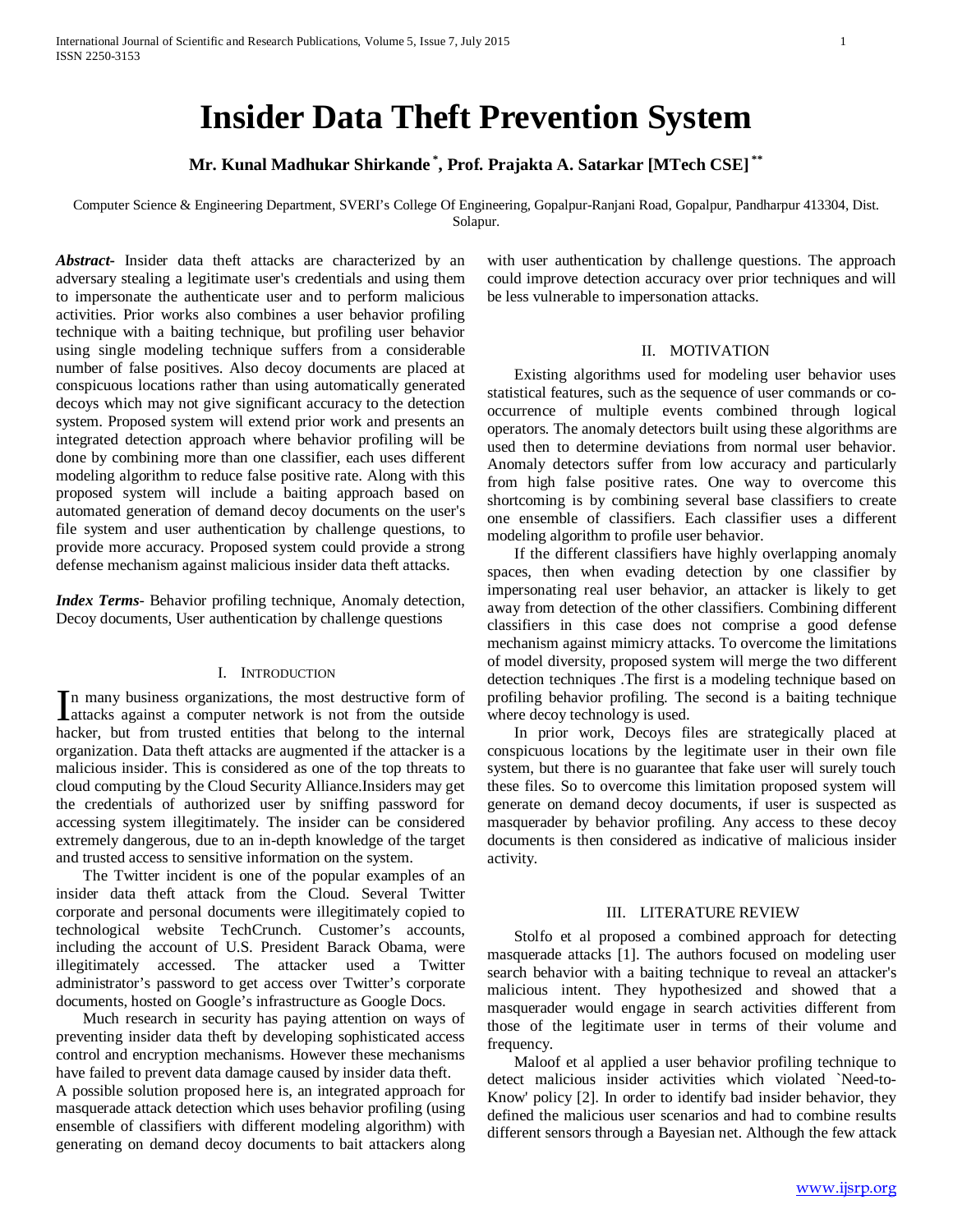scenarios tested were detected, there was no real evaluation of the false positive rate associated with the overall classifier.

 Hershkop et al surveyed that most of the prior user behavior profiling work focused on auditing and modeling sequences of user commands including work on enriching command sequences with information about command arguments. A thorough review of these machine learning techniques can be found in this survey [3]. The detection rates of these anomaly detection techniques ranged between 75.8% and 26.8%, with false positive rates ranging between 1% and 7%. These results are obviously far from satisfactory.

 Chawla et al presented a novel approach to distributed learning using fuzzy clustering [4]. This intelligent method of partitioning a dataset is compared to simpler, random methods of partitioning. The results presented in this paper suggest that for very large datasets, the creation of ensembles of classifiers can perform reasonably well.

 Dzeroski et al empirically evaluated several state-of-the art methods for constructing ensembles of heterogeneous classifiers with stacking and shown that they perform comparably to selecting the best classifier from the ensemble by cross validation [5]. They had proposed a new method for stacking which uses multi-response model trees at the meta-level.

 Bowen et al concluded as masquerade attacks pose a grave security problem and detecting masqueraders is very hard [6]. In this paper, the author has investigated the use of such trap-based mechanisms for the detection of masquerade attacks. They evaluated the desirable properties of decoys deployed within a user's file space for detection.

# IV. PROBLEM STATEMENT

 Proposed system presents an integrated detection approach where profiling user search behavior will be created by combining more than one classifier to reduce false positive rate. Along with this proposed system will use a baiting approach based on the crafting on demand decoy documents on the user's file system and user authentication by challenge questions. The proposed system will be designed to prevent unauthorized and illegitimate access to the system and to provide security to the user's data by combining behavior profiling and decoy documents.

#### **A. SCOPE**

#### V. PROPOSED WORK

 Profiling user behavior is an anomaly detection technique. Anomaly detection has the potential to identify new and unknown attacks. While profiling user behavior, any abnormal behavior is indicative of masquerade activities. However, it may produce high false positive rates, particularly if the user model does not simplify well because of lack of model training data. An anomaly detector suffers from low accuracy, and mainly from high false positive rates. One way to overcome this shortcoming is by combining several base classifiers into ensemble classifier. Each classifier will use a different modeling algorithm to profile user behavior.

 The ensemble methods output collectively one classification label which reacts the meta-learning from these models or the consensus amongst them. The objective of using such ensemble methods is to improve robustness and classification accuracy over single-model methods.An adversary may know how a user behaves and execute a `mimicry attack'. However, they are improbable to know what the sufferer knows. If the sufferer baits the system with automatically generated decoy documents may trap the adversary later. Even a sophisticated adversary who mimics the sufferer or target user may still get trapped, as they do not know that the decoys are being accessed.

 If the anomaly detector is subject to insider attack, then the decoy file monitoring is likely to catch the masquerade activity. If decoy documents are wrongly accessed by user then user authentication by challenge questions is likely to catch masquerade activity. Hence dependency and interlinking between above techniques could increase the overall efficiency of proposed system by reducing false positive rates.

 Following Figure 1 shows the Architecture of the insider data theft detection system:



 Profiling search behavior detects anomalous user search behavior forming a baseline of standard search behavior. Then it monitors for abnormal search behaviors that reveal large deviations from the baseline. The system builds a normal user model C that models the user's search behavior by extracting features. System measures the deviation between actual user behavior and the historical user behavior as defined by the normal user model C. The distance D is compared in order to determine whether there is enough proof for masquerade activity.

 If there is difference between current behavior and standard behavior, that user will be flooded by automatically generated decoy documents. The true user has an idea about decoy files. That why true user will not supposed to access to these files. On the other hand fake user does not know that files are fake files. So he will access that files.

 The insider data theft detection system generates alert when decoy documents are being accessed, copied or read. As soon as the decoy document is loaded into memory by any application, system verifies whether that file is an original file or a fake decoy file by computing a Hypertext Message Authentication Code (HMAC) which is embedded in that file and comparing it with previously embedded document. If the two HMACs match, the document seems to be a decoy otherwise, the document seems to be normal. If the decoy documents are not being accessed then user activity is not malicious enough.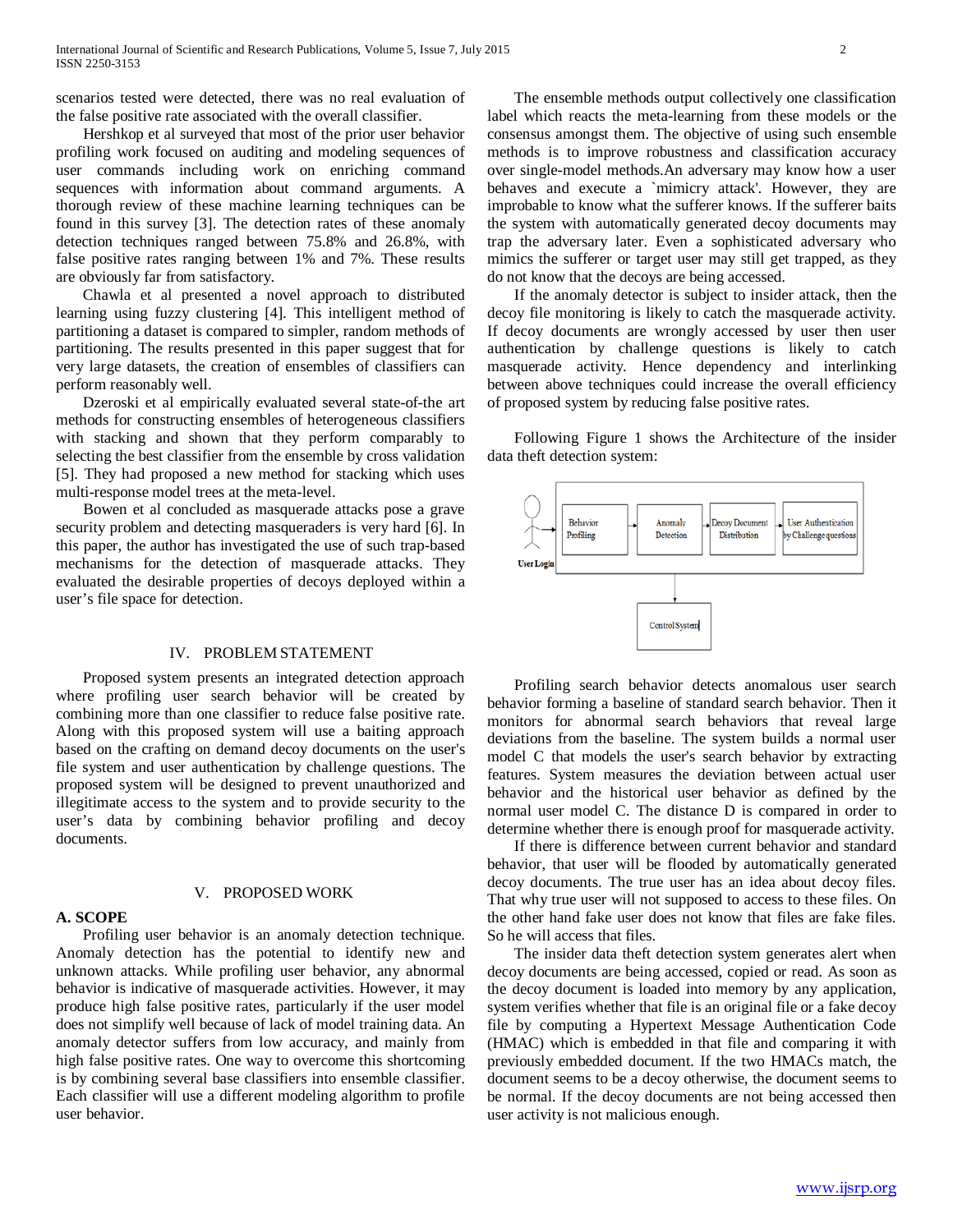Following figure describes the flowchart of overall decision process related to masquerade alert generation.



**Fig.2. Alert Generation Process**

## **B .METHODOLOGY**

 Insider data theft attack detection system will be developed using following modules:

# **Module 1: Validating user logins**

 The application will be deployed on a system. The Application will be used to validate the insider data theft attack detection system. User logins are the basic inputs for detection system. Application will include the following options:

 1. It will store user name, password, confirm password, contact number and at least ten secrete questions at the time of account creation.

 2. It will allow strict entry time checking by querying the user with randomly selected secret questions on each login.

Choice of selecting questions will be done by user at the time of account creation.

## **Module 2: User access behavior profiling**

 Anomalous user behavior can vary from normal user behavior baseline. Regular user has an idea about the file structure and contents of the system. So his search for files is limited and specific. According to this assumption standard user model will be prepared by extracting features such as search pattern, number of touches to file, keystrokes, mouse movements etc. My contribution to existing work will be to reduce feature set by selecting minimum distinguishing features among them.

 Also I wish to contribute by creating ensemble of classifier for reducing low accuracy of anomaly detection. Some of the following classifiers from following will be combined in my work.

 **1. One class support vector machines**: They are Linear classifiers used for classification and regression. It maps input data into a high-dimensional feature space using a kernel function.

 **2. Naïve bayes classifier**: It uses only data from a single user when training a classifier to profile a distinct user. It calculates the likelihood that a command block belongs to masquerader or not.

 **3. Multivariate bernoulli event model:** A vector of binary attributes is used to represent a document indicating whether the command occurs or doesn't occur in the document.

 **4. Multinomial model**: It uses the number of command occurrences to represent a document, which is called "bag-ofwords", capturing the word frequency information in documents.

## **Module 3: Anomaly detection**

 The system will be developed where current user behavior will be modeled. It will be compared with the standard behavior model of that user. If the difference is exceeding the limit, then that user is suspected to be masquerader. It will be the first suspecting alert of my detection system. User will be exposed to next module only if this alert is generated. If the current user behavior is same as the past behavior, there is no need to traverse the next modules and the user is allowed to continue his work on original data.

# **Module 4: Decoy document distribution**

 Whenever alert by anomaly detection is generated, decoy information such as tax returns, bank receipts, policy documents etc may be supplied immediately on demand. My contribution to existing work will be to supply decoy documents automatically on generation of first alert rather than keeping decoy traps. The system will maintain same directory and file structure for the decoy file system and the original file system rather than providing irrelevant bogus data in the decoy files for confusing the attacker. The information contained in the decoy file is delivered in such a way as to appear completely normal to the attacker and he will not get any doubt of fake or worthless data is being served to him.

# **Module 5: User authentication by challenge questions**

 If a decoy document is loaded into memory then current user's behavior seems abnormal. If decoy documents will be accessed by authenticate user by mistake, even authenticate user also will be treated as masquerader by detection system. Hence it will increase false positive rate. To overcome this limitation, a set of challenge questions will be asked to the user whose